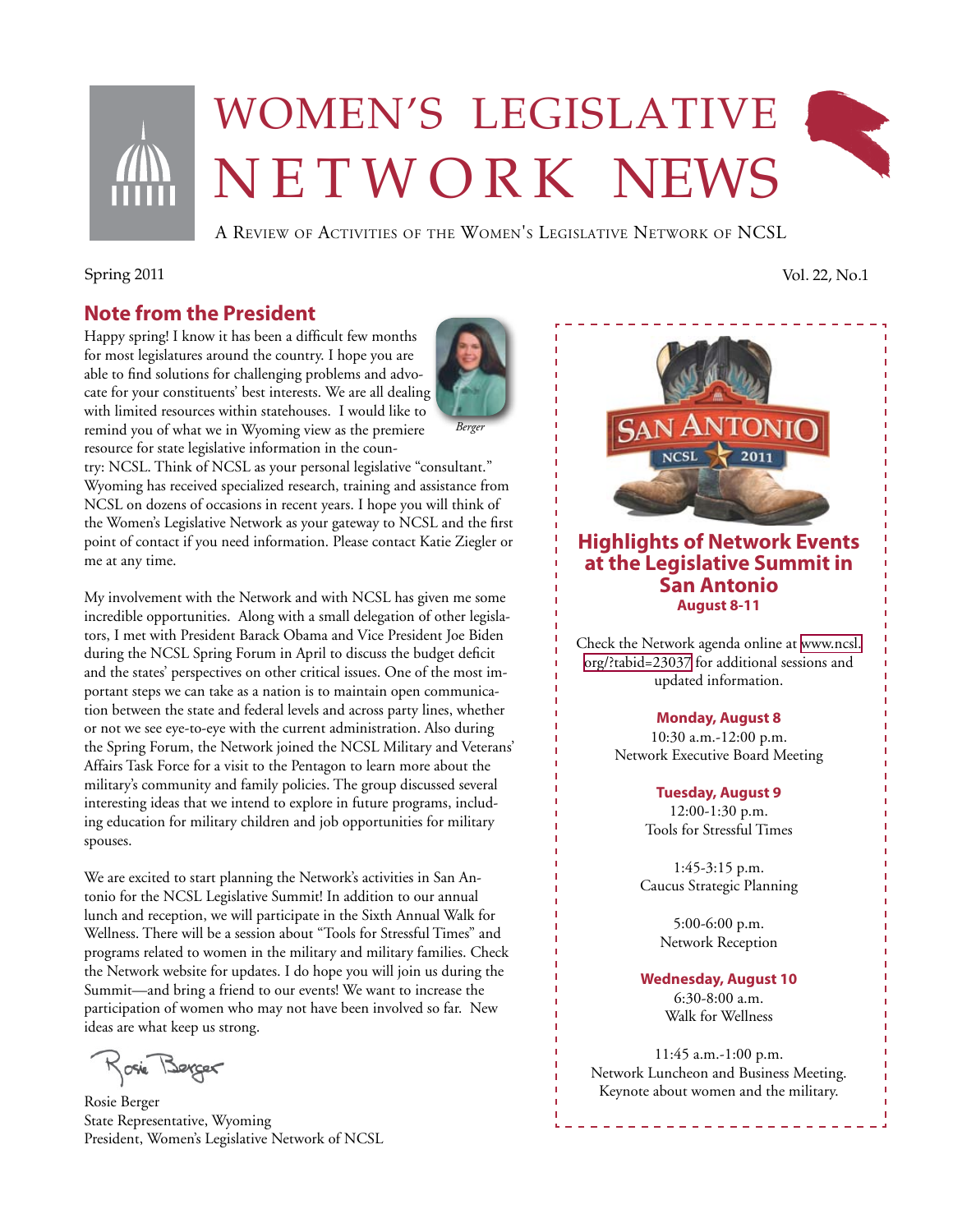

### **NCSL Spring Forum in Washington, D.C.** *April 14-15, 2011*

*For complete meeting information, including session summaries, visit www.ncsl.org/?tabid=22382.*

#### **Briefings and Tour of the Pentagon**

*Women's Legislative Network and the NCSL Military and Veterans' Affairs Task Force*

State legislators received a tour of the Pentagon and met with Robert Gordon III, the deputy assistant secretary of defense for [Military Community](http://prhome.defense.gov/MCFP/Mission.aspx)  [and Family Policy.](http://prhome.defense.gov/MCFP/Mission.aspx) Mr. Gordon shared information about new and ongoing initiatives within the DOD, including a review of military children's educational status, the Spouse Education and Career Opportunities Program, military family life counselors, and the new White House [Joining Forces](http://www.whitehouse.gov/joiningforces) program. Legislators also discussed initiatives in their states with Ed Kringer, the director of the State Liaison and Educational Opportunity offices.

#### **Student Assessments: What Legislators Need to Know**

*NCSL Education Committee and the Women's Legislative Network* This session featured a discussion of student assessments and how they affect state policy and budgets*.*

#### **Ensuring Retirement Security**

*NCSL Labor and Economic Development Committee and the Women's Legislative Network*

The financial integrity and long-term solvency of Social Security are critical to retirees and workers who are paying into the system. This session examined the finances of Social Security, explored options for ensuring its long-term stability, and considered ideas for including all workers.

#### **Foreclosures: Strategies for Saving the Neighborhood**

*NCSL Communications, Financial Services and Interstate Commerce Committee and Women's Legislative Network*



State policymakers are crafting legislation to help homeowners who are facing foreclosure and to address issues in the foreclosure process. This session examined what policymakers and lenders are doing about problems with the process and to ensure fair treatment for homeowners.



#### **Federal Health Reform Collaboration Site**

(http://www.ncsl.org/Default.aspx?TabID=160&tabs=831,1 39,1177#1177)

NCSL has created a members-only online collaboration page to provide easy, instant communication among state legislators and legislative staff involved in health reform implementation.

The Collaborative Network page includes:

- **Document Libraries: Federal and State**
- **Resources and Calendar**
- Forum an online discussion site

You will need to login with your NCSL username and password to access the site. If you do not have a username, you can request one online.

#### **NCSL e-Newsletters**

[www.ncsl.org/?tabid=22151](http://www.ncsl.org/?tabid=22151) A new website with all NCSL e-newsletters in one place.

#### **Improving Women's Health: State Policy Options**

[www.ncsl.org/?TabId=22117](http://www.ncsl.org/?TabId=22117) This brochure was developed with the advice of the bipar-

tisan group of state legislators who attended the women's health seminar at the 2010 Fall Forum.

### **Opportunities for Working Families Web Resource**

<http://www.ncsl.org/?tabid=21841>

Many American families struggle with financial insecurity and a lack of opportunity. Since 2002, The National Conference of State Legislatures/Annie E. Casey Foundation Partnership on Family Economic Success has helped legislators who want to create more opportunities for working families to succeed. Visit the website to learn more about working families issues at NCSL.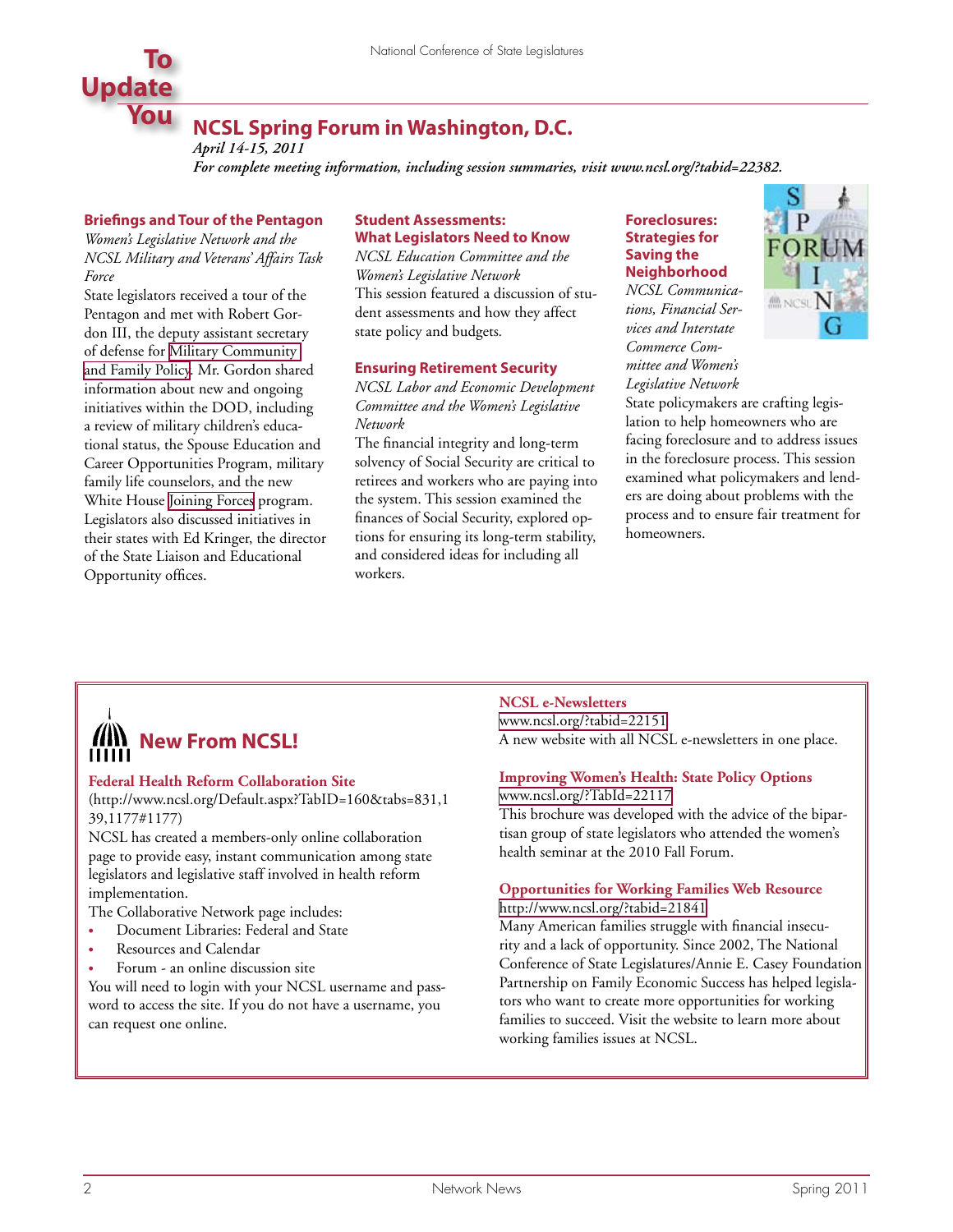# **Announcements**

#### **Colorado Women's Caucus Reunion**

Recognizing there is much to learn from the women who came before them, the Colorado Legislative Women's Caucus gathered for their Second Annual Reunion on April 12, 2011. More than 60 current and past women legislators came together to share stories and celebrate women in



the legislature. Former minority leader Peggy Kerns (and current director of the NCSL Center for Ethics in Government) brought newspaper clippings from her years in the legislature and read from the news stories to show how unfairly women were treated as recently as the 1990s. The only woman to have served as speaker of the House, Lola Spradley, shared her thoughts about what it means to be a good leader.

Those attending also enjoyed hearing from Rep. Laura Miller, who served in the House from 1971-1976. Rep. Miller, now 91 years old, reminisced about the lack of women's restroom facilities and replacing the carpet after the last person to chew tobacco left the legislature. The Women's Caucus also showed its support for women in the community by donating baby items for the Denver Health Foundation.

#### **Illinois Conference of Women Legislators Mentors College Women**

Illinois' program, NEW Leadership™ is a nonpartisan, week-long residential program for college women designed to increase women's representation in all aspects of public life, including elected office. The program brings together our brightest students and challenges their critical and creative thinking regarding public policy, as well as encouraging them to make a commitment to public policy early in their careers.

Participants learn firsthand what it means to serve in public office. Women leaders, including current and former women legislators, other elected and appointed officials, and community and business entrepreneurs, serve as mentors and speakers in the program. Students also see public policy in action by visiting government offices, including those in the James R. Thompson Center and Chicago City Council. Hands-on training throughout the sessions allows participants to engage with the faculty and speakers in a fun and collegial atmosphere. NEW Leadership™ culminates in a group policy analysis project, during which students practice their new skills and present their findings in a mock legislative hearing.

NEW Leadership™ Illinois is a joint initiative of the Institute of Government and Public Affairs at the University of Illinois and the Conference of Women Legislators of the Illinois General Assembly. The program was developed in partnership with the New Leadership Development Network established by the Center for American Women and Politics, a unit of the Eagleton Institute of Politics at Rutgers, The State University of New Jersey.

#### **Wyoming Women Asked to Run**

The bipartisan Wyoming Women's Legislative Caucus and its partners assembled nearly 225 men and women in Cheyenne Feb. 3 and 4, 2011 to hear speakers and participate in workshops and discussion aimed at increasing the number of women in leadership in the Equality State.

"Be rebellious enough to run," said Rep. Mary Throne of Cheyenne at dinner February 3, drawing on a letter written by Abigail Adams in 1776 to her husband John. Rep. Throne, Rep. Elaine Harvey and Rep. Rosie Berger shared stories of their road to the Legislature, ranging from a conscious plan carried out over five years to being asked to run after approaching more than 20 men to represent her district in the Legislature. Rep. Berger, chair of the House Appropriations Committee, encouraged attendees to become involved and be a leader at every level of their daily lives.

*continued on page 4*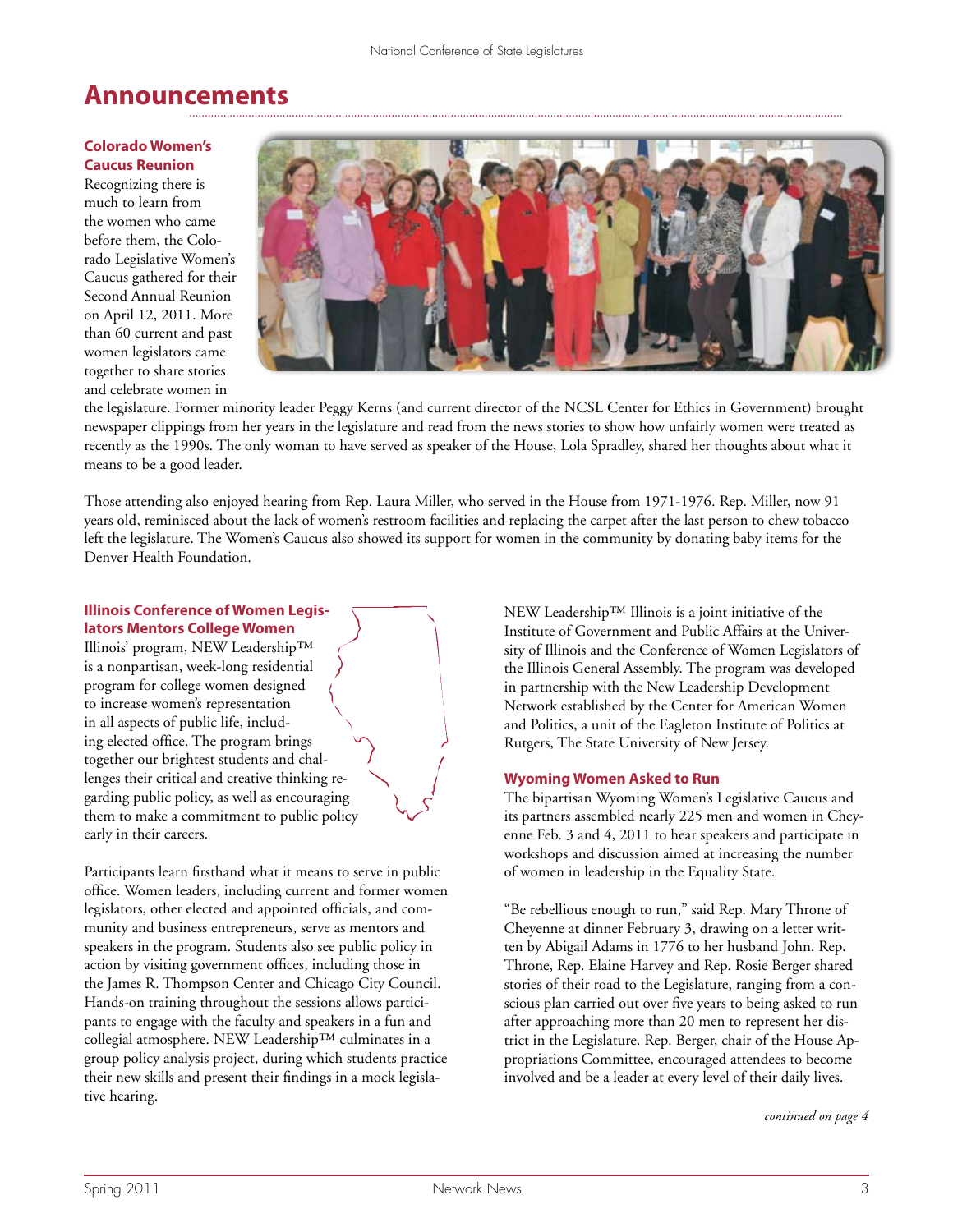On Friday morning, State Auditor Cynthia Cloud, herself a graduate of Leap into Leadership, hosted breakfast in her office in the State Capitol. "We need to work harder to identify women interested in making a difference in their communities and their state," said Auditor Cloud. Participants attended three workshops Friday offered by the Women's Legislative Network of NCSL, the White House Project and the Equality State Policy Center.

A panel of speakers at Friday's lunch included lobbyist Larry Wolfe, an attorney with Holland & Hart, who kicked off the panel by asserting that the Wyoming Legislature might be a more diverse and representative institution if legislators were paid a year-round salary and offered state health insurance. At the end of the day, participants discussed drafting a bill to pay legislators an annual salary as a way to make our Legislature more representative of Wyoming citizens.



*Wyoming Representatives Elaine Harvey, Rosie Berger and Mary Throne, pictured with Wyoming Women's Foundation President Sandy Caldwell*

Motivated by the engagement and enthusiasm of attendees at the February event, the Wyoming Women's Legislative Caucus [[www.wyowlc.](http://www.wyowlc.org)

[org\]](http://www.wyowlc.org) partnered with the Wyoming Women's Foundation [\[www.wywf.org](http://www.wywf.org)] to offer local Leap into Leadership trainings for women on May 11 and 12 in Evanston and Gillette, Wyoming. Contact Melissa Turley [\[info@wyowlc.org](mailto:info@wyowlc.org)] for more information about the Caucus.

### **Tennessee Honors Current and Former Women Legislators**



The celebration of Women's History started as a week in March 1978 in Sonoma County, Calif. Later, it became a national week in 1981. Finally, in 1987, Congress expanded it to a national month. Over time, women's roles have grown from homemakers to lawmakers, wives to business partners, daughters to martyrs, and sisters to activists. Because of the great achievements of women throughout time, and specifically in the Tennessee General Legislative Assembly, it was only right to honor them with a joint resolution. Not long after the 21<sup>st</sup> Amendment passed, women began to make their mark in the General Assembly. Women legislators have helped to provide more rights and social initiatives not only to other women, but to the population as a whole—and that must be applauded. More often than not, women are not recognized; thus, it was time to create this masterful resolution and presentation.

On March 31, Rep. Karen Camper, Women's Caucus chair, presented House Joint Resolution 190 on the House Floor. Speaker Beth Harwell, the first woman speaker in Tennessee, presided. The resolution boasted of the past and present 84 women legislators' achievements. Some former women members were able to attend this momentous day. Past and present members stood proudly in the well as Rep. Debra Maggart, Republican Caucus chair, and Sen. Thelma Harper, Black Caucus chair, thanked the assembly. Rep. Lois DeBerry, the former and longest-serving speaker pro tempore in the nation, concluded the presentation with a passionate speech about how bridges were built by historic women. She shared how nothing can be accomplished alone, in laud of the men who aided women in their journey. As Rep. DeBerry concluded, applause rolled in not only from the women, but also from the male members. In the galley, guests and interns felt the fervor of the assembly; and I'm more than positive that every woman, member or not, felt grand. In the words of Sen. Delores Grisham, Senate Education Committee chair, "[That day was] not so much a recognition of women and their contribution as an acknowledgement that ideas do not have gender, courage does not have gender."

Once again, we thank the women who have served in our Legislative Assembly. We will continue to pay tribute to such strong, groundbreaking women. *Representative Karen Camper, Women's Caucus chair*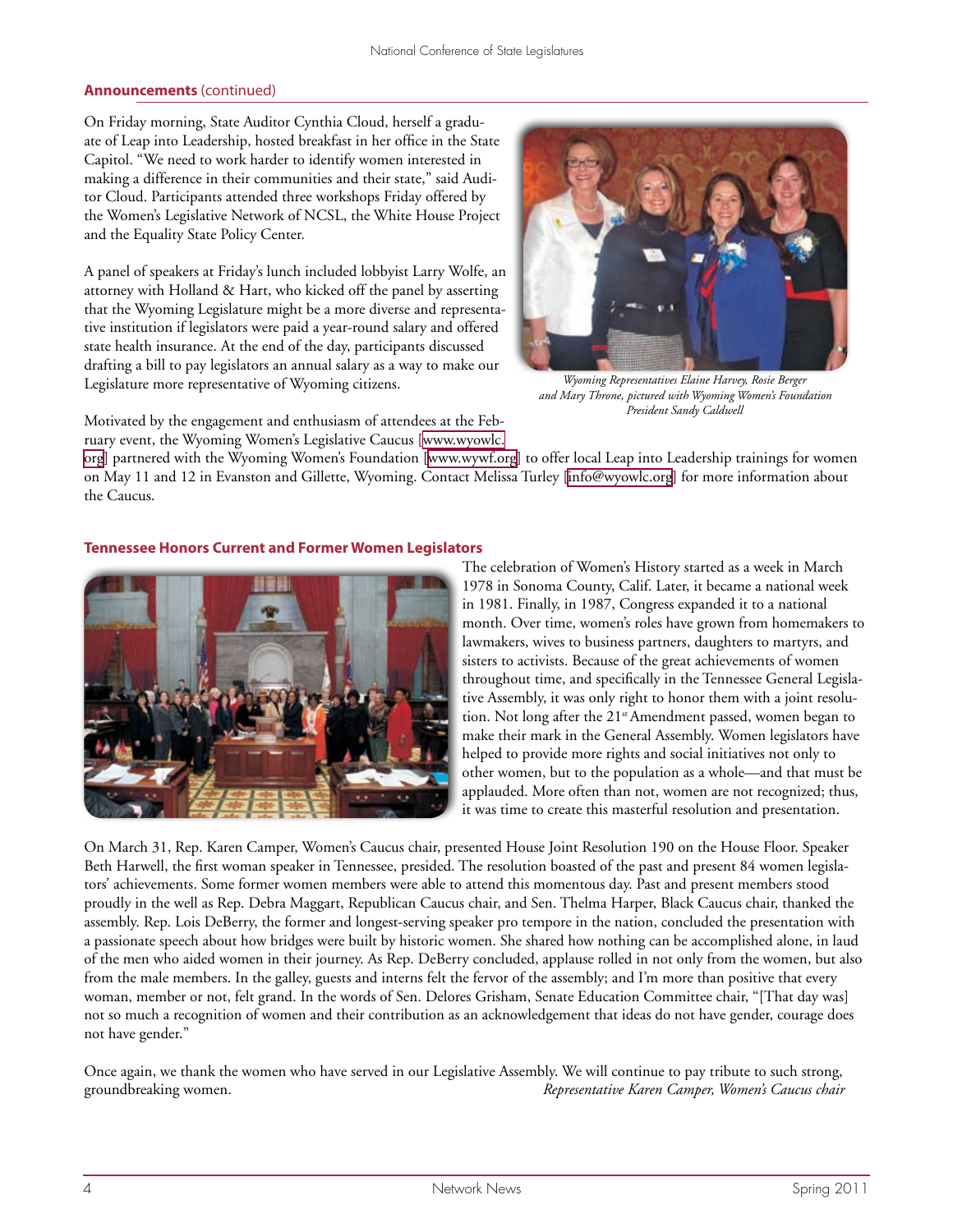#### **Louisiana Legislative Women's Caucus Announces Scholarship, Women of Excellence Award Recipients**

The Louisiana Legislative Women's Caucus Foundation is committed to the development and preparation of the next generation of women leaders in Louisiana. As one of their primary missions, the women legisla-

tors, through the Foundation, are determined to broaden educational opportunities for women in Louisiana to support themselves and their families. Six young women are the first to be awarded the newly created Louisiana Legislative Women's Caucus Foundation's Educational Advancement Opportunity Scholarship. Each \$500 scholarship will be used to defray the cost of tuition, room and board, and books. Recipients were chosen from an exceptional pool of scholarship applicants across the state. The women of the Louisiana Legislature are pleased to help these young women with their academic goals and future dreams. 2011 scholarship recipients:

- **•**  *Natalie "Sloane" Arena, Lafayette High School, Lafayette*
- **•**  *Rachel DiMario, St. Joseph Academy, Baton Rouge*
- **•**  *Kelly G. Fleenor, University of New Orleans, New Orleans*
- **•**  *Sarah Guidry, South Lafourche High School, Cut Off*

#### **Hawaii Women's Caucus Session Wrap-Up**



Hawaii's legislative session ended May 6. Our Women's Caucus package was very successful. We dedicated this year's package to a local physician, Dr. Tricia Wright, who started a clinic

for pregnant, drug-addicted mothers and who has had great success helping them deliver healthy babies and start new lives. We became one of several states that have made it illegal to shackle incarcerated pregnant women in labor. We also passed legislation extending the statute of limitations in child sexual abuse cases, and fixed a loophole in our Temporary Restraining Order law.

We sponsored a successful "Easter Basket" project for our local homeless shelter, collecting baskets filled with useful items for homeless families to use when moving from shelters to new homes.

Two new freshman women joined our ranks this session, and I interviewed them both on my weekly public access TV show. It looks like Hawaii has one of the higher percentages of women in elective office, but we still need to do better. *Representative Marilyn Lee*

- **•**  *Allyson Renae Jones, Northshore High School, Slidell*
- **•**  *Breanna ReShawn Riggins, McKinley Senior High School, Baton Rouge*

The Caucus also is pleased the announce the 2011 recipients of the Women of Excellence Award. The award recognizes and honors the exemplary achievements and contributions of extraordinary Louisiana women who personify excellence in their leadership, profession, academics, community service, character and integrity.

Award recipients are:

- **•**  *Business: Beverly Choppin, Wright & Percy Insurance & Bancorp South Insurance Services Inc., Baton Rouge*
- **•**  *Education: Phyllis Coleman Mouton, Baton Rouge Community College, Baton Rouge*
- **•**  *Health and Medicine: Kathryn Grigsby, Hospice of Baton Rouge, Baton Rouge*
- **•**  *Media and Public Relations: Jacqueline "Jacqui" Vines, Cox Louisiana, Baton Rouge*
- **•**  *Volunteerism and Civic Involvement: Mary Ann Sternberg, LSU School of Mass Communication, Baton Rouge*
- **•**  *College Woman of Excellence (ages 18 to 25) and Louisiana Legislative Women's Caucus Foundation Scholarship Recipient: Alexie D. Gaddis, Loyola University, New Orleans*
- **•**  *High School Woman of Excellence and Louisiana Legislative Women's Caucus Foundation Scholarship Recipient: Emilie Harmeyer, Holy Savior Menard Central High School, Boyce*

### **Wyoming Representative Rosie Berger Honored by Youth Services Association**

The Wyoming Youth Services Association (WYSA) recognized Rep. Rosie Berger as one of two "Co-Legislators of the Year" for 2010. A member of the House of Representatives since 2003, Rep. Berger has served on numer-



ous committees, including the House Judiciary Committee and the House Appropriations Committee. Rep. Berger, who represents District 51, has chaired the Appropriations Committee since 2009. In her work with appropriations, Rep. Berger worked diligently to secure additional funding for the state's crisis shelters. In addition, Rep. Berger sponsored the graduated driver's license legislation that has helped to reduce the number of accidents involving young drivers. She has consistently advocated for community-based programming that kept kids safe, and she also has supported treatment programs around the state. WYSA is comprised of 17 nonprofit crisis shelters, group homes and residential treatment centers around Wyoming. Last year, WYSA served more than 2,100 children in its programs, which focus on helping youth return successfully to their homes.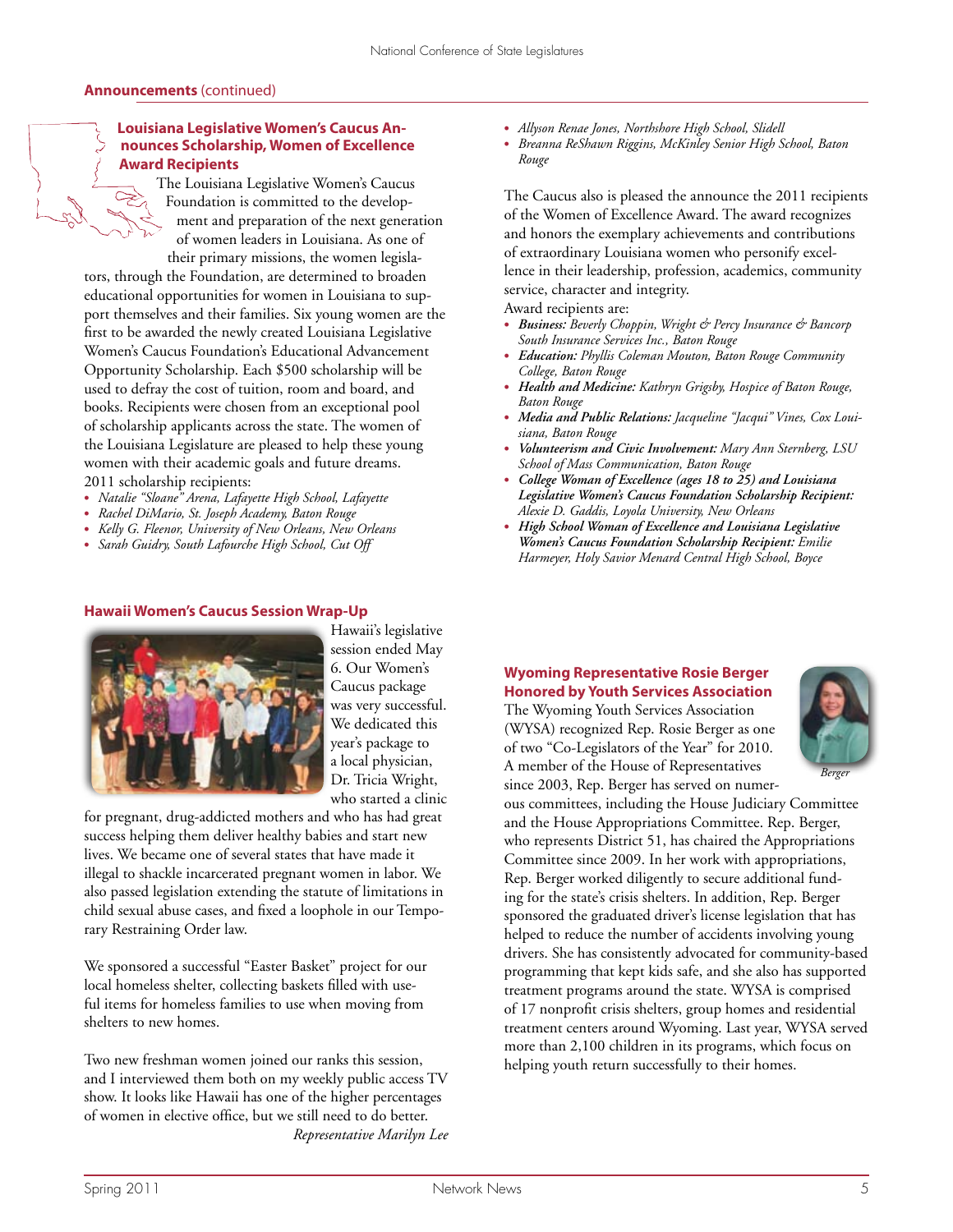#### **Illinois State Representative Karen Yarbrough Selected for Leadership Role**

Rep. Karen Yarbrough, at the start of her sixth term, was named assistant House majority leader. This will allow her to play an even greater role in shaping public policy in Illinois, and also make her a stronger advocate for residents of her dis-



trict. She also was named chair of the Housing Committee, where she will continue her efforts to prevent foreclosure and help communities and families deal with the aftermath of the nation's housing crisis.

#### **Tennessee Representative Brenda Gilmore Hosts "New Beginning" Job Fair, Honored by Community Organization**



Rep. Brenda Gilmore welcomed more than 2,000 men and women to a "New Beginning" job fair for ex-offenders in Nashville on April 23. She was motivated to organize the event

after meeting many constituents who had trouble securing a job because of past offenses on their records. "If success happens when people come out because they need help, I'll say it was a success," Rep. Gilmore said. "These were just ordinary people who had families they are trying to care for. But they have, for some reason, gotten caught up in the system, many of them because they made an error in judgment when they were young that has followed them throughout their lives." The fair had 26 information booths, including employers, community organizations, attorneys and ministers.

Rep. Gilmore recently received the Crowning Achievement Award from the organization FiftyForward, the leading resource for adults 50+ in Middle Tennessee who seek to live longer, more fulfilling lives. It is the premier provider of innovative programs and services for older adults and their families through a powerful leadership team of staff, volunteers and community partners. Rep. Gilmore is a past president and current member of the FiftyForward Endowment board and a longtime community volunteer and leader.

#### **U.S. Virgin Islands Senator Nellie Rivera O'Reilly Sponsors Women's History Month Essay Contest**

March was Women's History Month, during



which the achievements of women in all areas of life are recognized, including their effect on the development and growth of girls and young women in our community. March 8 marked the centennial anniversary of International Women's Day, a global day celebrating the economic, political and social achievements of women past, present and future. In honor of Women's History Month, Senator O'Reilly's office sponsored an essay contest, "Our History Is Our Strength." All students in the seventh and eighth grades were invited and encouraged to participate. Each student answered the following essay question: "Name a woman of influence and explain how *O'Reilly*

her accomplishments helped change or will help change the lives of women." The winner from the St. Croix district was Shaquanee' Fenton, an eighth grader at St. Mary's, who wrote about Rosa Parks. The winner from St. Thomas was Ja'Viere Morris, an eighth grader from Tutu Church of God Academy, who wrote about black women throughout history. I thank everyone who participated and congratulate the winners!

### **Rhode Island Senator Elizabeth Crowley Works to Improve Women's Heart Health**

Senator Elizabeth Crowley is the sponsor of a bill that now is under consideration by the Rhode Island House to create a cardiovascular disease screening and lifestyle-intervention pilot program for uninsured and underinsured low-



*Crowley*

income women between the ages of 40 and 64. Cardiovascular disease kills more women annually than the next five leading causes of death combined, but many women still are not aware of the dangers of heart disease. The pilot program would be in one of the state's six core cities and be modeled on the Centers for Disease Control and Prevention's WISE-WOMAN program. Services would include blood pressure and cholesterol testing, smoking cessation assistance, and nutrition and physical activity programs. "There are ways women can reduce their own risk of cardiovascular disease, but women who can't afford good health care may not ever hear about them," said Sen. Crowley. "This program not only would improve the health of those participating, but also would save public dollars because it would mean fewer uninsured and underinsured women would end up in hospitals with expensive cardiovascular health emergencies."

#### **A Woman's Guess**

Arkansas is known for many things. Worldrenowned businesses such as Dillard's, J.B. Hunt, Tyson, Riceland, and, of course, Wal-Mart are not only located in Arkansas but were founded here. We're the second largest producer of rice in the world. The state's landscape is as varied the nation's, spanning the Ozark Mountains



*Roebuck*

in northwest Arkansas all the way to historic Delta in the eastern part of our state. Growing up in Arkansas inspired the songs of Johnny Cash and the stories of John Grisham and Maya Angelou. Arkansas has been the home of one U.S. President, Bill Clinton (D) and presidential contenders Mike Huckabee (R) and General Wesley Clark (D). More than 50 years ago, the country watched the courage of nine black students from Arkansas walk into the doors of Central High School that inspired a new generation to work toward equality in educational opportunity.

One thing that may not come to mind is our women leaders. Arkansas is one of five states (along with Colorado, Illinois, Iowa and Vermont) with a woman serving as the majority leader for the House of Representatives. While I'm honored to serve in that capacity, I would be remiss if I did

*continued on page 7*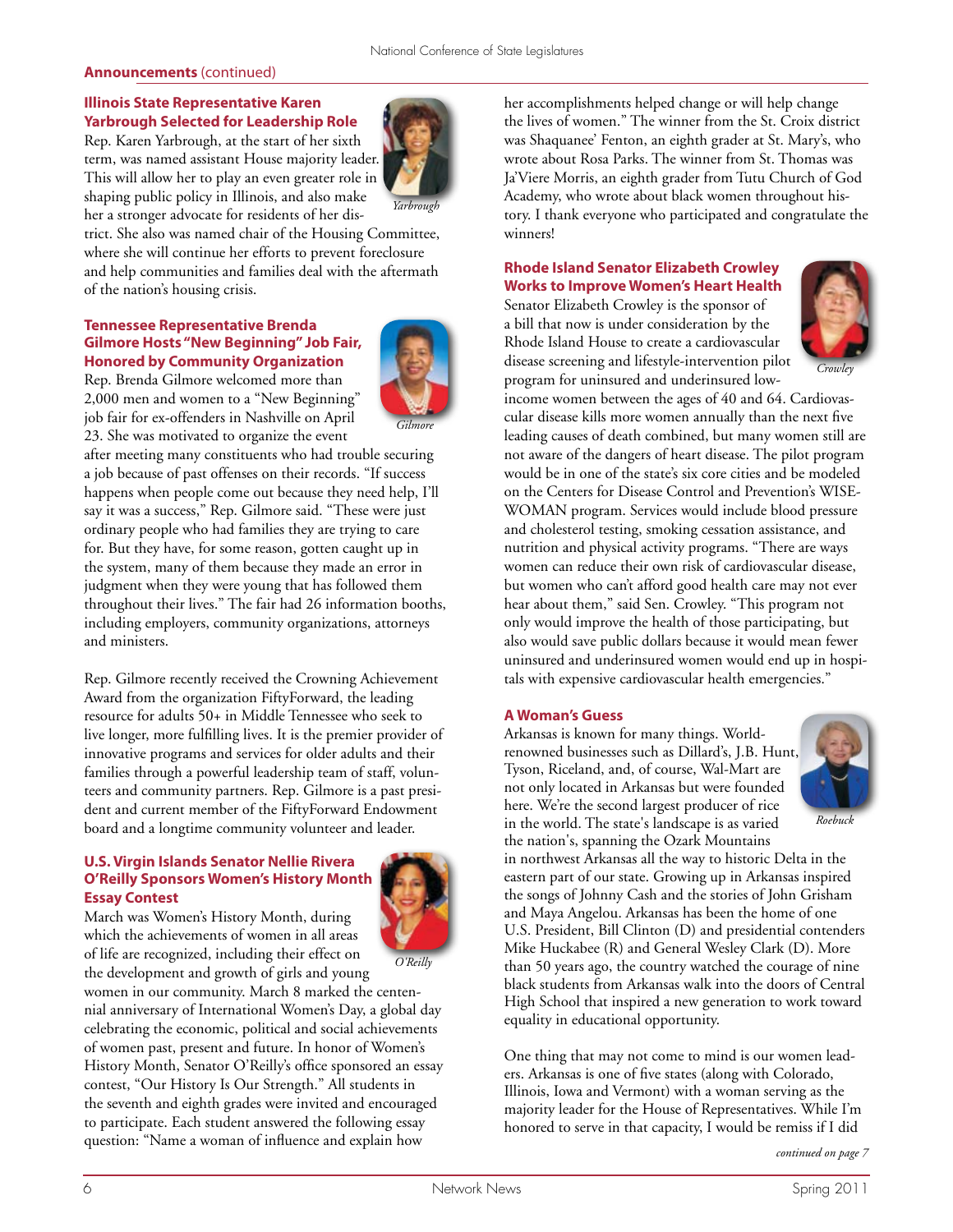not also recognize my women colleagues, many of whom also serve in leadership positions. Senator Ruth Whitaker (R) serves as the Senate Minority Leader, and Senator Joyce Elliott (D) serves as Senate Majority Whip. Rep. Debra Hobbs (R) serves as House Minority Whip. Several women in the Arkansas House of Representatives serve as chairman and vice-chairman for committees and task forces. Representative Kathy Webb (D) serves as co-chair of the powerful Joint Budget Committee, as the first woman in the history of our state to serve in this position. While this is a tremendous achievement, it demonstrates how much further we must work to ensure that women are equally represented in elected office.

Across our country and in our own state, the number of women seeking public office is decreasing on all levels. But I would like to challenge women throughout our country to reverse this trend. Women bring a unique perspective to elected office on a variety of issues from education and health care to transportation and taxes. In 2009 Arkansas census projections, women accounted for 51 percent of the entire population, and nearly one-quarter of Arkansas families are led by single mothers. It is important that our statehouse is as varied and diverse as our state's population so all people see equal representation.

My sincere hope is that generations of women will step up to the call of leadership and not only run for public office but assume leadership positions when they get there. In Arkansas, we have seen significant achievements that benefit Arkansas families by cutting the state sales tax on groceries, increasing funding for K-12 education, providing universal Pre-K education, and creating over 20,000 jobs during an economic recession. Certainly, this work was not accomplished by women alone, but our contributions to the discussion and leading on these initiatives benefits women and their families in our state tremendously.

A woman's perspective often can lead to the best policy. To steal a quote from Rudyard Kipling, "a woman's guess is much more accurate than a man's certainty." So I encourage women everywhere to use their best guess and seek public office. For a complete list of women in legislative leadership, visit [www.ncsl.org/?tabid=22036](http://www.ncsl.org/?tabid=22036). *Representative Johnnie Roebuck Majority Leader, Arkansas House of Representatives*

#### **2011 Session Wrap-Up from Indiana Senator Jean Leising**

Each session of the Indiana General Assembly has a personality of its own—it's simply never the same. The 117<sup>th</sup> session was no different and can be, in fact, considered one for the history books. This year, Indiana House Democrats staged the longest government walkout in our state's history. During the five-week ordeal, Senate lawmakers persevered through the turmoil, conducting 33 committee hearings on 69 bills and six resolutions. We made the best of a difficult situation and are proud to say we finished our work on time, avoiding extra costs to Hoosiers. In fact, we accomplished many goals set for this great state, including passing a fourth consecutive balanced state budget.



*Leising*

The \$28 billion budget is structurally balanced and would end the biennium with about \$1 billion in reserves to help offset future economic downturns. It allocates \$7 billion for public K-12 schools in 2012 and \$7.1 billion in 2013 and funds Medicaid to help cover lost federal dollars and enrollment growth. As passed, the budget automatically returns money to taxpayers if reserves rise above 10 percent of appropriations in the future, while at the same time allocating a portion of excess reserves to pay down unfunded state public pension obligations.

Several 2011 legislative measures may have the combined effect of being the most aggressive private-sector jobs package in state history. Lawmakers approved a reduction in the state's relatively high corporate tax rate from 8.5 percent to 6.5 percent. We also passed a "Buy Local" initiative so local units of government will reinvest in their communities by purchasing materials and supplies from area vendors. Lawmakers also supported adding a "Young Entrepreneurs Program" to initiatives of the Indiana Economic Development Corp. My legislation passed to aid Indiana residents who currently are out of work to take advantage of recently approved federal unemployment benefits. It also protects state unemployment funding by requiring Indiana's Department of Workforce Development to suspend unemployment benefits for those who fail to take or pass prospective employers' drug tests. Education reforms passed this session will:

- Allow private universities to sponsor charter schools and increase their accountability;
- Create Indiana's first school voucher program;
- Require locally designed and administered performance evaluations of teachers and principals based in part on student learning and academic growth;
- Give great teachers the opportunity to earn pay increases based on their effectiveness, not just on seniority; and
- Return collective bargaining for teachers to its original intent—wages and wage-related benefits.

Lawmakers also supported my legislation to create an interim study committee focused on learning how to curb low graduation rates in Indiana high schools. The proposal will require a legislative review of potential causes for low graduation rates and the effect that school counselors, teachers, administrators and parents have on them. Committee members also will explore best practices used to improve graduation rates throughout the country and use training and technical assistance opportunities to effectively address low rates.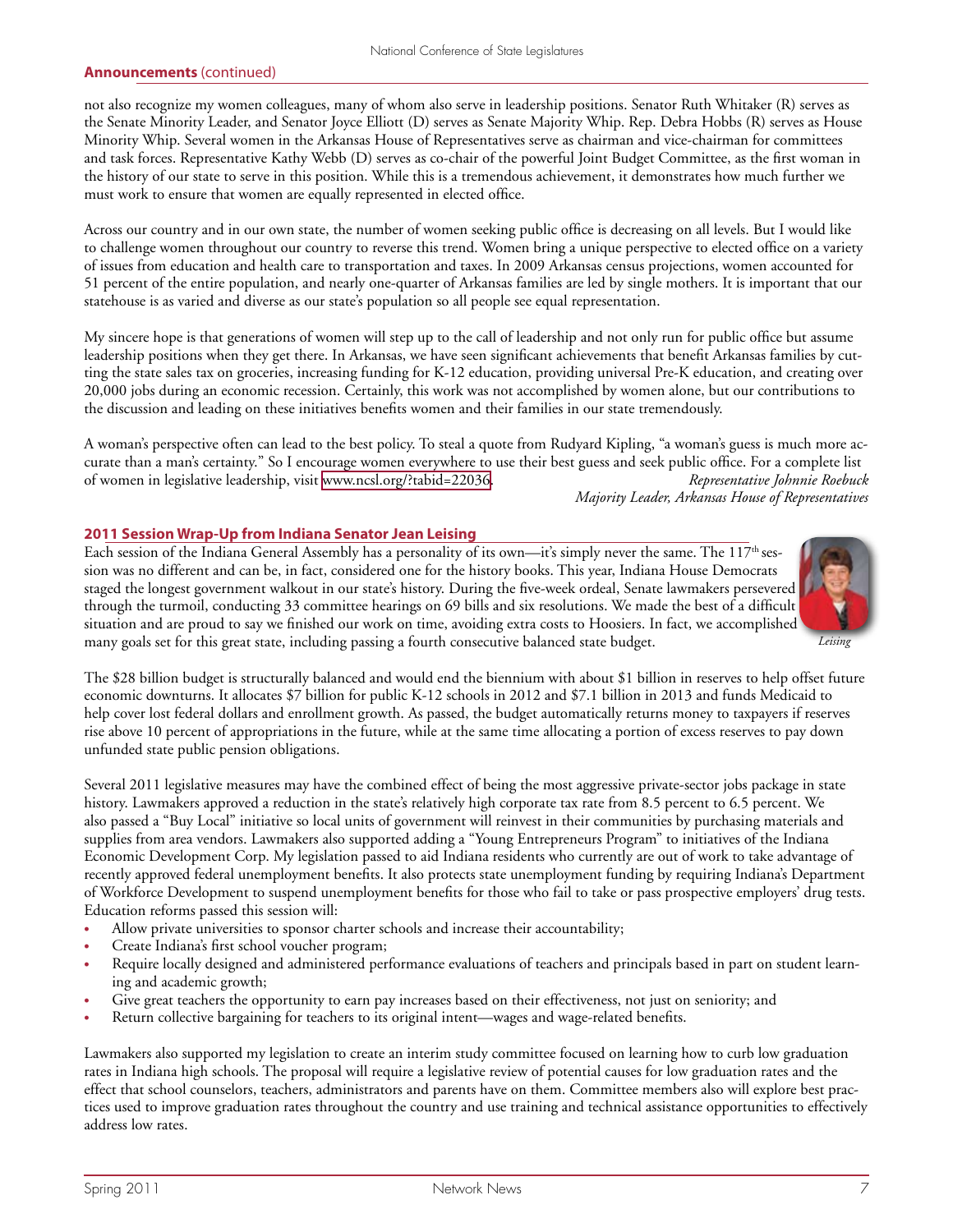#### **Women's Right to Vote Is No Accident: Washington State Celebrates its Women's Suffrage Centennial**

In each of our states, we should honor and celebrate the brave women and men who campaigned so persistently, over generations, to achieve the right to vote for women. They courageously and selflessly worked for a better future for all, from which we benefit every day. They fought against traditional social and cultural prejudices and against powerful, entrenched political and moneyed interests. Many stories are extraordinary.



Achievement of women's suffrage was one of the most significant civil rights movements in the history of our nation—the success of which so often is taken for granted. The successful women's suffrage movement began in the West and moved East. It also began with individual states' actions and culminated in 1920 with states' ratification of the U.S. Constitutional amendment granting nearly all women in all states the right to vote.

1911 California<br>1912 Oregon

- 1912 Oregon<br>1912 Kansas
- Kansas, Arizona
- 1913 Alaska Territory, Illinois Presidential Suffrage
- 1914 Montana, Nevada
- 1917 North Dakota Presidential Suffrage, Nebraska Presidential Suffrage, Rhode Island Presidential Suffrage, New York, Arkansas Primary Suffrage, Michigan Presidential Suffrage
- 1918 Michigan, Texas Primary Suffrage, South Dakota, Oklahoma
- 1919 Indiana Presidential Suffrage, Maine Presidential Suffrage, Missouri Presidential Suffrage, Iowa Presidential Suffrage, Minnesota Presidential Suffrage, Ohio Presidential Suffrage, Wisconsin Presidential Suffrage, Tennessee Presidential Suffrage
- 1920 Kentucky Presidential Suffrage

**Source:** The National American Woman Suffrage Association. *Victory: How Women Won It: A Centennial Symposium 1840-1940*. New York: The H.W. Wilson Company, 1940.

During 2009 and 2010, Washington engaged in a lively, comprehensive commemoration of the centennial of Washington women achieving the right to vote. Leadership was provided by the Washington Women's History Consortium, a statutory entity affiliated with the Washington State Historical Society.

Activities included a large educational exhibit, "Women's Votes, Women's Voices," that traveled to five separate museums in the state, and smaller traveling panel exhibits that went to smaller locations; an accompanying book about women's suffrage history in Washington; many excellent community programs and events associated with the exhibits; partnerships with many public and private entities to cosponsor programs and activities; media presentations; development of a classroom curriculum; theatrical performances; award of the state's prestigious Medal of Merit posthumously to the two key state women's suffrage leaders of 100 years ago; legislative resolutions; summer parade entries throughout the state with suffragists marching in period attire with Votes for Women signs and banners; county fair exhibits; installation of historical markers; historical conference presentations; digitiza-

tion of historical papers; grant awards to fund individual projects; re-enactment of a major State Supreme Court trial; a superb website; and more.

The memorable "Day of Jubilation" at the State Capitol celebrated the November 1910 victory at the polls! At this event, Votes for Women banners were presented to delegations from California (2011) and Oregon (2012) Suffrage Centennial Organizing Groups to cheer on their commemorative activities.

Visit the Washington Women's History Consortium website [www.washingtonwomenshistory.org](http://www.washingtonwomenshistory.org) for images and recordings of the events, including a re-enactment of a Territorial suffrage court case by the Washington State Supreme Court—video recorded by Television Washington (TVW). We hope our work will inspire yours ! I also refer you to the book written by Consortium coordinator Shanna Stevenson, entitled *Women's Votes, Women's Voices: The Campaign for Equal Rights in Washington, 2009*, published by the Washington State Historical Society and distributed by Washington State University Press.

Washington was the fifth state to grant women's suffrage, and the first during the 1900s. The first four states in the late 1800s were Wyoming, Utah, Colorado and Idaho. I hope our success will encourage other states to celebrate their own women's suffrage centennials. During the next 10 years, the states above will celebrate suffrage centennials. The National Women's Suffrage Amendment was ratified in 1920. The centennial commemoration of the achievement of national women's suffrage will occur in 2020. If you would like to join early planning for this event, contact me or Shanna Stevenson, coordinator, Washington Women's History Consortium, at [sstevenson@wshs.wa.gov](mailto:sstevenson@wshs.wa.gov) *Karen Fraser*

*Senate Majority Caucus Chair and Washington Women's History Consortium Advisory Board Member (360) 786-7642;* [Karen.Fraser@leg.wa.gov](mailto:Karen.Fraser@leg.wa.gov)

#### **New Women Legislators: Be Prepared**

*Q: What do the terms 100 percent and 40 percent mean to women in elected office?* 

*A: It's what we give and what our very lowest elected glass ceiling should be.* 

Recent research concludes that, until women comprise at least 40 percent of any elected body, they are less able to individually and collectively succeed in affecting the overall agenda. At the moment, only 16 percent of the members of Congress are women, and only one state has achieved a 40 percent representation rate. The research shows that, where women comprise less than a baseline of 40 percent representation, the public policy issues about which women members seem to care more do not receive primary attention in political agendas. As a result, it is more diffi*continued on page 9*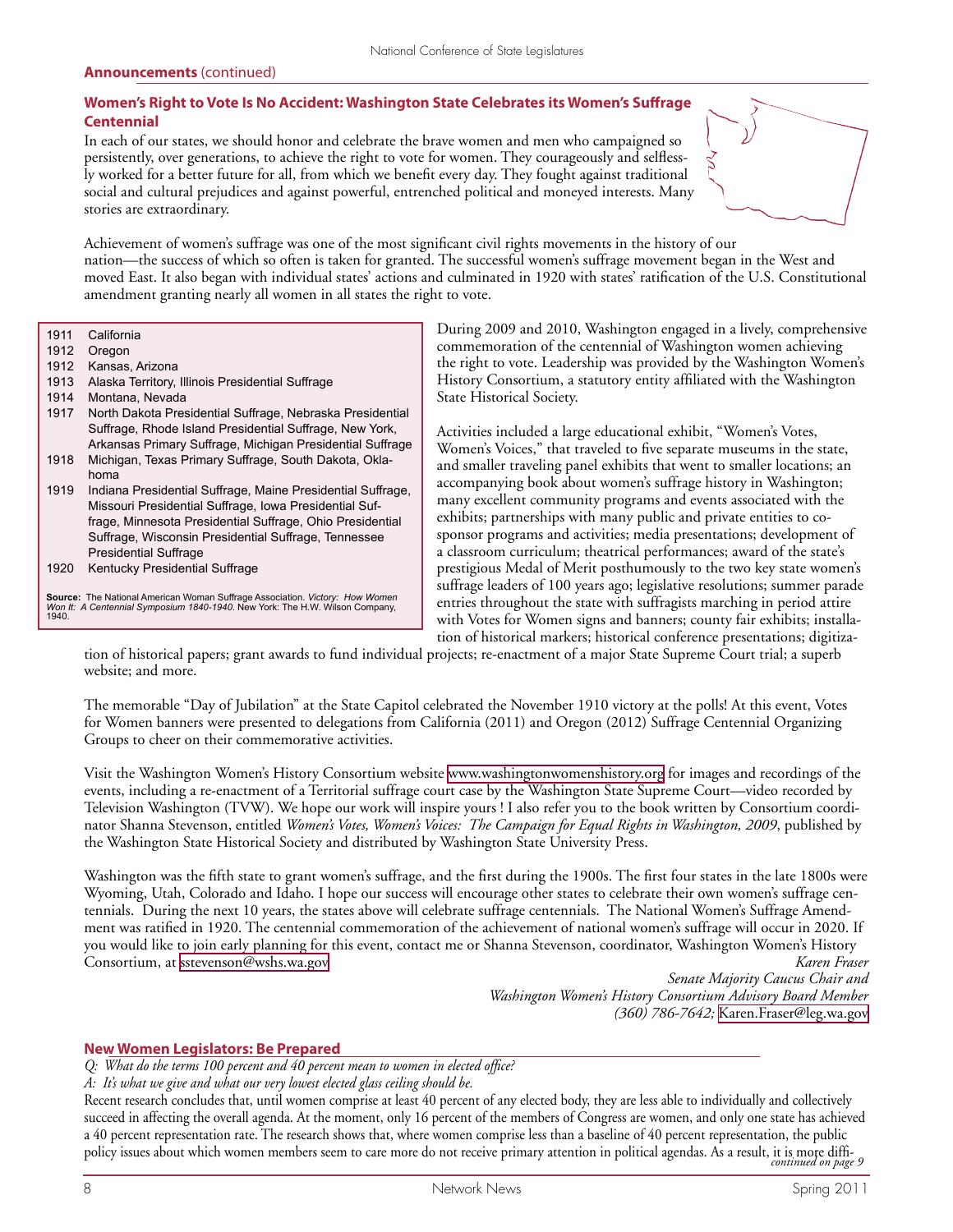cult for these issues to be resolved or gain necessary and adequate funding. Several articles discuss the reasons for the gender gap and why it grows as women move from local to state to federal offices. Given these facts, it is important to prepare newly elected women to be successful at the onset, and to give them the tools they need to succeed the minute they enter the State Capitol.



In 2009, spurred by the desire to effectively aid women legislators to achieve early success in California's State Capitol, former State Assemblywoman and Women's Legislative Caucus Chair Patty Berg, under a contract with former California Assembly Speaker (now Congresswoman) Karen Bass, designed the nation's first nonpartisan, intensive and comprehensive training and twoyear mentoring program for women elected to the California State Legislature in 2010. Dubbed the Institute for Elected Women: California, the training occurred in the Capitol in Sacramento over a two-day period in November, 2010 and a three-day period in January 2011. The Institute was co-facilitated by Berg and former California State Senator Sheila Kuehl.

One factor that made this training program unique was inclusion of 31 former and current women legislators, both Democrats and Republicans. These state legislators not only participated in one of the 12 subject-matter panels, but all reconvened at the end of each day to share invaluable gems in response to the question: "If I Knew Then What I Know Now, What Would I Have Done Differently." Thirty former women state legislators also agreed to mentor the newly elected women in 16 specific subject areas for two years following the training.

The institute is designed to supplement, not replicate, "new member orientation" programs conducted by most state legislatures for new members. Designed from the start to provide a model for other states that may be interested, the institute has two national partners: The National Conference of State Legislatures Foundation (the institute's fiscal administrator) and the Center for American Women and Politics at Rutgers University in New Jersey. Both national partners joined in the training sessions and are helping to market the program nationwide.

Assemblywoman Berg and Senator Kuehl are willing to talk to anyone interested in exploring this model that can help better prepare elected women representatives to be effective leaders. Visit our website at [www.ncsl.org/californiainstitute](http://www.ncsl.org/californiainstitute) and/or contact the Hon. Patty Berg, [pab12@sbcglobal.net](mailto:pab12@sbcglobal.net) or the Hon. Sheila Kuehl, [SJKuehl@aol.com.](mailto:SJKuehl@aol.com)

### **Thank You to Alliance Members!**

Alliance members are a vital part of the Network. We value our relationships with Alliance members and appreciate the support they provide to women legislators through the Network.

- *Sponsor (\$5,000)*
- *•* Novartis
- *•* Wal-Mart Stores Inc. *Partner (\$2,500)*
- *•* Coca-Cola
- *•* Equipment Leasing and Finance Association
- *•* Exxon Mobil
- *•* Intuit
- *•* Pfizer

#### *Contributor (\$1,000)*

- *•* Abbott Laboratories
- *•* Alliance of Automobile Manufacturers
- *•* Alticor
- *•* Ash Grove Cement Company
- *•* BMI
- *•* Hallmark Cards Inc.
- *•* Mary Kay Inc.
- *•* State & Federal Communications *Friend (\$500)*
- *•* American Beverage Association
- *•* Avon
- International Council of Shopping Centers
- *•* Pepco Holdings Inc.
- Personal Care Products Council
- *•* Procter & Gamble

# **Note from the Alliance Chair**

Hello to all Alliance members,



I hope 2011 has been a productive year so far. As we look ahead to summer and warm days, I hope you will make plans to join the Network during the Legislative Summit in San Antonio.

We value the participation of all Alliance sponsors and hope to see many familiar faces at the meeting. We also welcome new faces! I hope you will consider bringing a friend or colleague who is less familiar with the Network to one of our events. I would like the Alliance to grow and become an even stronger forum for legislators and the private sector to share ideas. I hope you will contact me if you have questions or concerns, or ideas about future programs.

I wish you all the best,

Dennis Brown

Dennis Brown Vice President, State Government Relations Equipment Leasing & Finance Association (202) 238-3411 [dbrown@elfaonline.org](mailto:dbrown@elfaonline.org)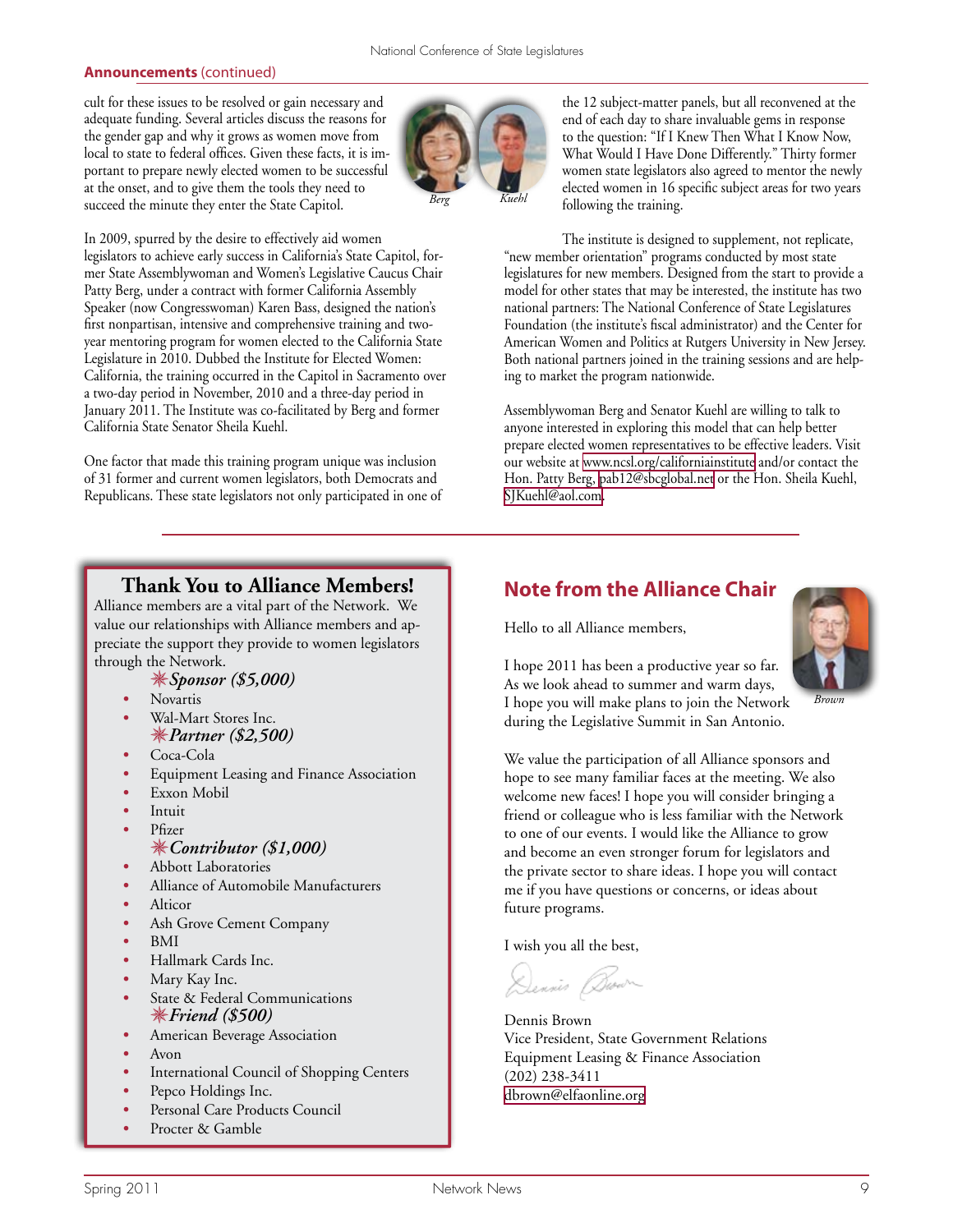# **Sharing Our Views**

*Sharing Our Views provides an opportunity for some of our most dedicated Alliance members to express their perspectives. If you would*  like to see your company's viewpoint included in the next edition, contact Katie Ziegler at (303) 856-1514 or [katie.ziegler@ncsl.org.](mailto:katie.ziegler@ncsl.org)

#### **Equipping Business for Success**

The [Equipment Leasing and Finance](http://www.elfaonline.org/)  [Association \(ELFA\)](http://www.elfaonline.org/) represents the \$521 billion commercial equipment



finance sector. The more than 500 members include many of the nation's largest financial services companies and manufacturers, as well as regional and community banks and independent medium and small finance companies throughout the country. ELFA members' clients range from Fortune 100 companies to small and medium enterprises to governments and nonprofits. Issues of concern include data security, commercial contract law, electronic recycling, and sales and income tax. If you have questions about this business-to-business marketplace contact ELFA Vice President Dennis Brown at [dbrown@elfaonline.org](mailto:dbrown@elfaonline.org) or telephone (202) 238-3411.

#### **The Use of Value-Based Insurance Design**

While an insurance concept known as value-based insurance



design (VBID) has existed for more than a decade, it recently gained attention when it was included in the Affordable Care Act. VBID programs reduce barriers to treatment of chronic illnesses, with the goal of raising patient compliance and avoiding or minimizing future medical costs. During the past several years, a broad range of organizations have embraced VBID to support their goal to improve their employees' health. Organizations as large as Caterpillar, a Fortune 50 company with 80,000 employees, and as concentrated as the City of Springfield, Ore., a municipality with 241 employees, have deployed VBID. Novartis Pharmaceuticals Corporation launched a VBID program in 2005 with reduced patient out-of-pocket cost for three chronic conditions: asthma, hypertension and diabetes. Our experience over a three-year period revealed significant improvement in patient adherence to medication regimens for these conditions. More VBID resources are available at www.npcnow.org.



**The American Cancer Society** has a message for women: "Choose You." While one in three American women will be diagnosed with cancer in her lifetime, about 50 percent of cancer deaths could be prevented if more emphasis were placed on early detection and healthier lifestyles. That's why the society created Choose You, a movement to raise awareness about the simple actions people can take that can significantly reduce their risk of cancer. Choose You challenges women to make healthier choices and supports them in their commitments to eat right, become active, quit smoking, see a healthcare provider regularly and protect their skin. As a national partner for the second year in a row, SPRITE ZERO™ will help build awareness for cancer prevention through its marketing efforts. All SPRITE ZERO™ cans and 12-packs will feature the Choose You logo starting in May. In addition, SPRITE ZERO™ will donate \$1 to the American Cancer Society (up to \$450,000) for each person who registers on [ChooseYou.com](http://www.chooseyou.com/) and for each person who shares [Choose You on Facebook](http://www.facebook.com/chooseyou). The Coca-Cola Company is committed to helping people achieve active, healthy lifestyles as part of its Live Positively philosophy. Together, we can all "Choose You" by putting our health first, committing to healthier living and inspiring others to do the same. For more information, visit LivePositively.com/ChooseYou.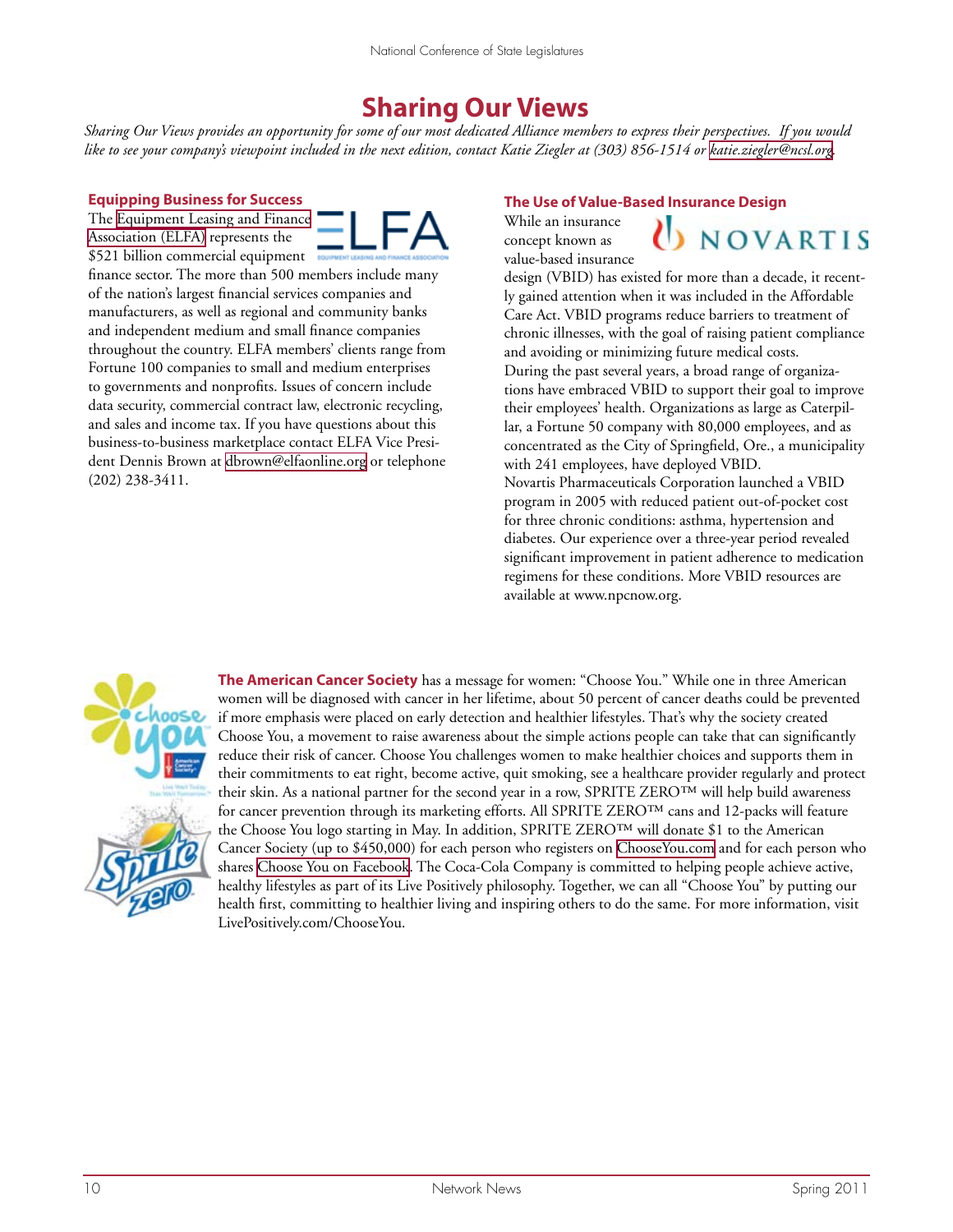# **Meet The Network Board . . . . . . . . . . . . . . . . . . . . .**



President Representative Rosie Berger (R) Wyoming



President-Elect Representative Marilyn Lee (D) Hawaii



Vice President Senator Dori Connor (R) Delaware



Past President Representative Elsie Arntzen (R) Montana

# **Eastern Regional Members**



Representative Gloria Fox (D) **Massachusetts** 

> Senator Diane Allen (R) New Jersey



# **Western Regional Members**



House Majority Leader Amy Stephens (R) Colorado

Senator Bettye Davis (D) Alaska



# **Midwestern Regional Members**



Senator Jean Leising (R) Indiana

Senator Amanda McGill (X) Nebraska



# **At-Large Members**



Senator Nellie Rivera-O"Reilly (I) U.S. Virgin Islands

Representative Brenda Gilmore (D) Tennessee



# **Southern Regional Members**



Representative Linda Harper-Brown (R) Texas

House Majority Leader Johnnie Roebuck (D) Arkansas



# **NOBEL Women Representative**



Senator Sharon Weston Broome (D) Louisiana

# *Become an Advisory Council member!*

The Advisory Council consists of two members from each state and is politically balanced. Advisory Council members serve as liaisons between their states and the Network to fulfill the Network's purpose: to promote the participation, empowerment and leadership of women legislators. Advisory Council members work with the Network on activities and events within their state, provide information to the Network regarding organizations and activities involving women legislators, and assist with program and fundraising efforts as determined by the Executive Board.

Review the list of members on the following page, and consider applying to represent your state. Contact Katie Ziegler at [katie.](mailto:katie.ziegler@ncsl.org ) [ziegler@ncsl.org](mailto:katie.ziegler@ncsl.org ) or (303) 856-1514 for more information.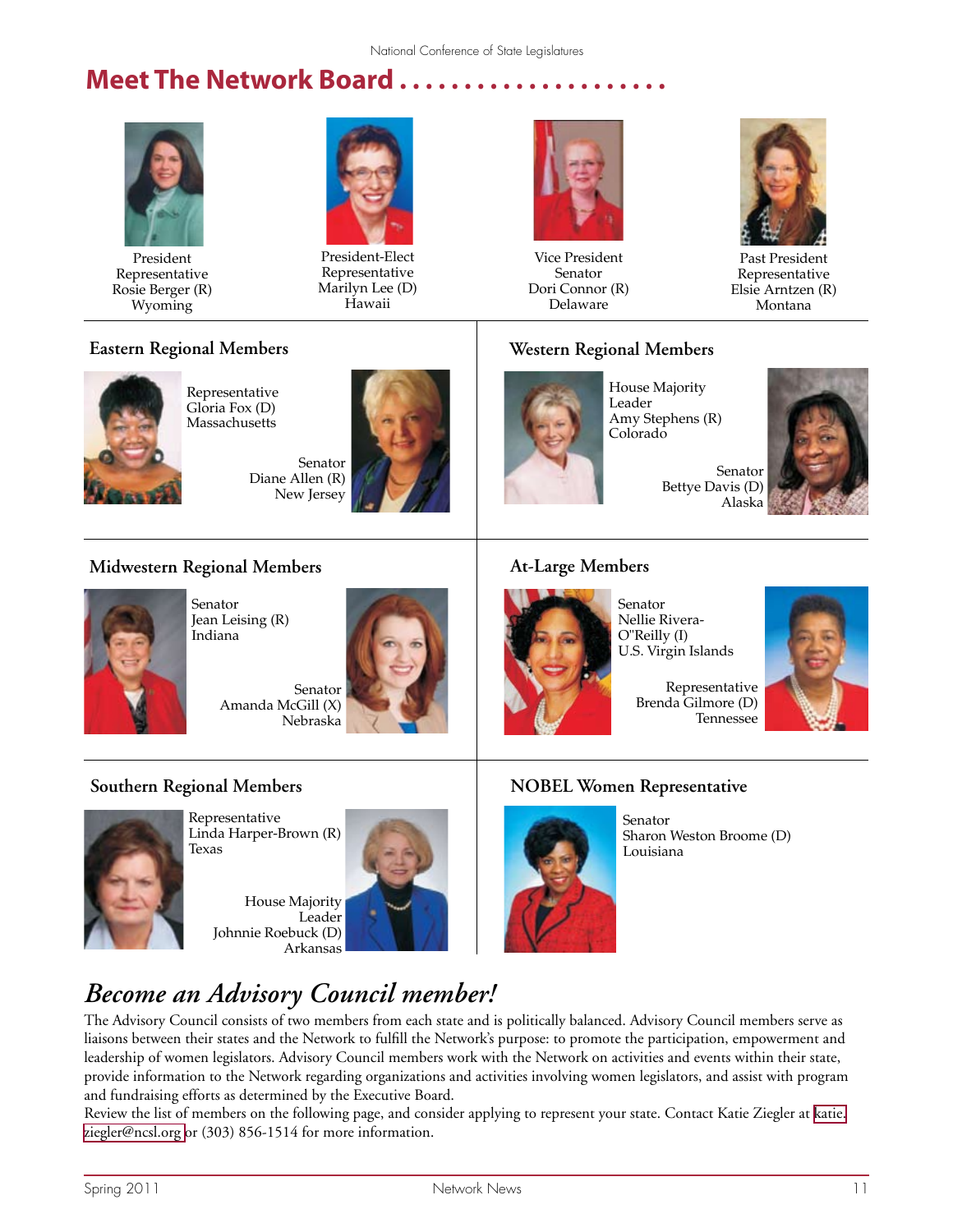# **Women's Legislative Network of NCSL**

*Advisory Council (2010-2011)*

| State/Jurisdiction | Title/Name                                  | Party                 | State/Jurisdiction                                                                | <b>Title/Name</b>                    | Party                   |
|--------------------|---------------------------------------------|-----------------------|-----------------------------------------------------------------------------------|--------------------------------------|-------------------------|
| Alabama            | VACANT                                      | R                     | Montana                                                                           | Rep. Janna Taylor                    | R                       |
| Alabama            | Rep. Laura Hall                             | D                     | Nebraska                                                                          | Sen. Kate Sullivan                   | X                       |
| Alaska             | <b>VACANT</b>                               | D                     | Nebraska                                                                          | Sen. Kathy Campbell                  | X                       |
| Alaska             | Sen. Lesil McGuire                          | ${\bf R}$             | Nevada                                                                            | Assy. Debbie Smith                   | D                       |
| Arizona            | Sen. Kyrsten Sinema                         | D                     | Nevada                                                                            | <b>VACANT</b>                        | R                       |
| Arizona            | <b>VACANT</b>                               | R                     | New Hampshire                                                                     | <b>VACANT</b>                        | D                       |
| Arkansas           | Rep. Sheila Lampkin                         | D                     | New Hampshire                                                                     | Rep. Phyllis Katsakiones             | R                       |
| Arkansas           | <b>VACANT</b>                               | R                     | New Jersey                                                                        | Sen. Nia Gill                        | D                       |
| California         | <b>VACANT</b>                               | D                     | New Jersey                                                                        | Assy. Loretta Weinberg               | D                       |
| California         | <b>VACANT</b>                               | R                     | New Mexico                                                                        | Rep. Patricia Lundstrom              | D                       |
| Colorado           | Sen. Suzanne Williams                       | D                     | New Mexico                                                                        | Rep. Jeannette Wallace               | R                       |
| Colorado           | <b>VACANT</b>                               | R                     | New York                                                                          | Assy. Barbara Clark                  | D                       |
| Connecticut        | Sen Andrea Stillman                         | D                     | New York                                                                          | <b>VACANT</b>                        | R                       |
| Connecticut        | <b>VACANT</b>                               | R                     | North Carolina                                                                    | Rep. Beverly Earle                   | D                       |
| Delaware           | Sen. Patricia Blevins (Majority Leader)     | D                     | North Carolina                                                                    | Rep. Shirley Blackburn Randleman     | R                       |
| Delaware           | Rep. Valerie Longhurst                      | D                     | North Dakota                                                                      | Rep. Nancy Johnson                   | R                       |
| Dist. of Columbia  | <b>VACANT</b>                               | D                     | North Dakota                                                                      | Rep. Lois Delmore                    | D                       |
| Florida            | Sen. Arthenia Joyner                        | D                     | Ohio                                                                              | Rep. Tracy Maxwell Heard             | D                       |
| Florida            | Sen. Evelyn Lynn                            | ${\bf R}$             | Ohio                                                                              | <b>VACANT</b>                        | R                       |
| Georgia            | Rep. Sharon Beasley-Teague                  | $\mathbf D$           | Oklahoma                                                                          | Rep. Lee Denney                      | R                       |
| Georgia            | <b>VACANT</b>                               | $\mathbf R$           | Oklahoma                                                                          | Rep. Leslie Osborn                   | R                       |
| Hawaii             | Sen. Suzanne Chun Oakland                   | D                     | Oregon                                                                            | Rep. Sherrie Sprenger                | R                       |
| Hawaii             | Rep. Corinne Ching                          | ${\bf R}$             | Oregon                                                                            | Rep. Sara Gelser                     | D                       |
| Idaho              | <b>VACANT</b>                               | D                     | Pennsylvania                                                                      | Rep. Babette Josephs                 | D                       |
| Idaho              | Rep. Maxine Bell                            | ${\bf R}$             | Pennsylvania                                                                      | Rep. Marguerite Quinn                | R                       |
| Illinois           | Rep. Barbara Flynn Currie (Majority Leader) | D                     | Puerto Rico                                                                       | Sen. Luz Z. Arce-Ferrer              | N                       |
| Illinois           | <b>VACANT</b>                               | R                     | Puerto Rico                                                                       | Rep. Jenniffer González Colón        | N                       |
| Indiana            | Rep. Terri Austin                           | D                     | Rhode Island                                                                      | Sen. Elizabeth Crowley               | D                       |
| Indiana            | Sen. Connie Lawson (Majority Leader)        | R                     | Rhode Island                                                                      | Sen. Rhoda Perry                     | D                       |
| Iowa               | Rep. Pam Jochum                             | D                     | South Carolina                                                                    | Rep. Gilda Cobb-Hunter               | D                       |
| Iowa               | <b>VACANT</b>                               | $\mathbf R$           | South Carolina                                                                    | Rep. Jenny Anderson Horne            | R                       |
| Kansas             | Rep. Barbara Ballard                        | D                     | South Dakota                                                                      | <b>VACANT</b>                        | D                       |
| Kansas             | Sen. Vicki Schmidt                          | ${\bf R}$             | South Dakota                                                                      | Rep. Joni Cutler                     | R                       |
| Kentucky           | Rep. Joni L. Jenkins                        | D                     | Tennessee                                                                         | Rep. Karen Camper                    | D                       |
| Kentucky           | Rep. Susan Westrom                          | D                     | Tennessee                                                                         | Rep. Beth Halteman Harwell (Speaker) | R                       |
| Louisiana          | Rep. Jean Doerge                            | D                     | Texas                                                                             | Rep. Dawnna Dukes                    | D                       |
| Louisiana          | Rep. Kay Kellogg Katz                       | $\overline{\text{R}}$ | Texas                                                                             | <b>VACANT</b>                        | $\overline{\mathbf{R}}$ |
| Maine              | <b>VACANT</b>                               | D                     | Utah                                                                              | Sen. Karen Morgan                    | D                       |
| Maine              | Sen. Debra Plowman                          | R                     | Utah                                                                              | Rep. Merlynn Newbold                 | R                       |
| Maryland           | Sen. Delores Kelley                         | $\mathbf D$           | Vermont                                                                           | Rep. Anne O'Brien                    | D                       |
| Maryland           | Del. Shirley Nathan-Pulliam                 | D                     | Vermont                                                                           | <b>VACANT</b>                        | R                       |
| Maryland           | Del. Donna Stifler                          | $\mathbb{R}$          | Virginia                                                                          | Sen. Yvonne Miller                   | D                       |
| Massachusetts      | Sen. Harriette Chandler                     | D                     | Virginia                                                                          | Sen. Patricia Ticer                  | D                       |
| Massachusetts      | Rep. Anne Gobi                              | D                     | Virginia                                                                          | Sen. Mary Margaret Whipple           | D                       |
| Michigan           | <b>VACANT</b>                               | D                     | Washington                                                                        | Sen. Karen Fraser                    | D                       |
| Michigan           | <b>VACANT</b>                               | R                     | Washington                                                                        | <b>VACANT</b>                        | D                       |
| Minnesota          | Rep. Nora Slawik                            | $\mathbf D$           | West Virginia                                                                     | Del. Bonnie Brown                    | D                       |
| Minnesota          | <b>VACANT</b>                               | ${\bf R}$             | West Virginia                                                                     | Sen. Donna Boley                     | R                       |
| Mississippi        | Rep. Jessica Upshaw                         | $\mathbb{R}$          | Wisconsin                                                                         | Rep. Donna Seidel                    | D                       |
| Mississippi        | Sen. Alice Harden                           | $\mathbf D$           | Wisconsin                                                                         | <b>VACANT</b>                        | R                       |
| Missouri           | <b>VACANT</b>                               | D                     | Wyoming                                                                           | Rep. Mary Throne                     | D                       |
| Missouri           | <b>VACANT</b>                               | R                     | Wyoming                                                                           | Rep. Sue Wallis                      | R                       |
| Montana            | Sen. Trudi Schmidt                          | D                     | Names that are italicized are legislators who have been nominated to serve on the |                                      |                         |

*Names that are italicized are legislators who have been nominated to serve on the Network Advisory Council, but have not been confirmed by the Network Executive Board.*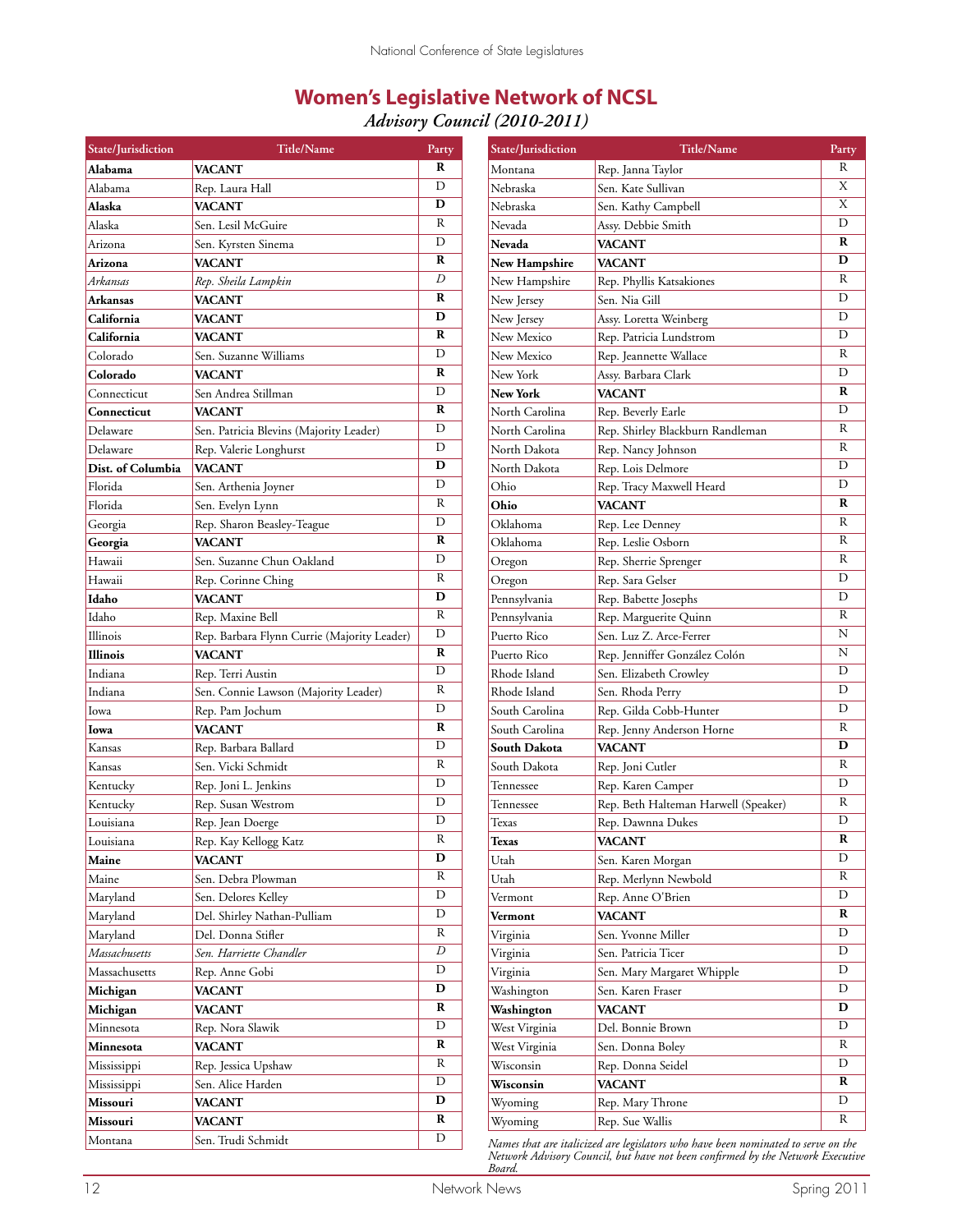# **WINGS Announcements**

Women in Informal Networking Groups (WINGS) is an interactive network of national organizations that serve women legislators in various capacities. These organizations have joined to share information and resources and to work together on leadership, education, training and development to empower legislative women throughout the nation. Participating organizations include:

- Carrie Chapman Catt Center for Women and Politics (<www.las.iastate.edu/CattCenter/>)
- Center for American Women and Politics [\(www.cawp.rutgers.edu\)](http://www.cawp.rutgers.edu)
- Center for Women Policy Studies ([www.centerwomenpolicy.org\)](http://www.centerwomenpolicy.org)
- National Order of Black Elected Legislative Women [\(www.nobel-women.org](http://www.nobel-women.org))



The National Organization of Black Elected Legislative Women (NOBEL-Women) will convene its 2011 Annual National Legislative Conference June 23-26, 2011,

in Baton Rouge, Louisiana at the Hilton Baton Rouge Capitol Center Hotel.

The National President of NOBEL-Women and the 2011 National Conference Chair, Louisiana State Senator Sharon Weston Broome, is excited about the annual conference being held in Louisiana's capital city. This year's conference theme, "Architects of Innovation: Creating a Blueprint for Legislative Success," speaks to the opportunity that legislators have to meet the challenges they currently face in state government. Everything revolves around leadership, and that is why NOBEL-Women has been at the forefront of empowering women for transformational leadership since its inception 25 years ago.

Nationally known guest speakers invited to this comprehensive three day-event include Gwen Ifill, moderator of "Washington Week;" Alabama Congresswoman Terri A. Sewell; Valarie Jarrett, senior advisor to President Obama; and others.

For additional information, contact our National Office at (303) 355-7288 or visit our website at [www.nobel-women.](http://www.nobel-women.org) [org](http://www.nobel-women.org)

- National Women's Political Caucus ([www.nwpc.org\)](http://www.nwpc.org)
- Women in Government ([www.womeningovernment.org](http://www.womeningovernment.org))
- The Women Legislators' Lobby ([www.willwand.org](http://www.willwand.org))
- Women's Legislative Network of NCSL ([www.ncsl.org/wln/\)](http://www.ncsl.org/wln/)

As heated debates about the federal budget rage in Washington and states again face budget shortfalls, the Women Legislators' Lobby (WiLL) has



continued to focus on the effect the federal budget has on states. We are raising awareness about ways to responsibly reduce unnecessary military spending while still keeping our constituents safe. Nearly 350 women legislators from across the country signed WiLL's letter to members of Congress to affirm that any responsible conversation about the federal budget cannot ignore the enormous portion of funding directed to the Pentagon. As states continue to face unprecedented budget challenges, responsible federal spending is a high priority. Reducing the federal deficit continues to loom as an issue, and finding savings in the military budget can be a pathway to that goal. More information is available at [www.willwand.org.](http://www.willwand.org)

At the end of 2010, we celebrated when the U.S. Senate ratified the New Strategic Arms Reduction Treaty (START). This was the culmination of a year of hard work by WiLL members nationwide who lobbied their senators in Washington and at home, published op-eds and letters to the editor, and raised awareness in their communities about this critical national security issue. The treaty keeps us all safer by ensuring we can continue to monitor Russia's nuclear weapons. This year, we will build on this success to take part in other efforts to help keep our nation and our world safe from the devastating risks posed by nuclear weapons.

WiLL's biennial women's leadership conference—"Women at the Table of Power"—will be held in Washington September 18-20, 2011. We hope many of you will be able to join us for this inspiring and empowering three-day event that includes a congressional luncheon and a day on the Hill. Highly regarded media/message trainers will offer valuable skills-building sessions. Dynamic women speakers will discuss women's political participation and our efforts to create a safer world for generations to come. Please be on the lookout for more information in the coming months and hold the date!

Legislators are invited to contact WiLL president, Georgia Senator Nan Orrock, [willpres@wand.org,](mailto:willpres@wand.org) (404) 524-5999; and Maureen Campbell, [will@wand.org,](mailto:will@wand.org) (202) 544-5055, ext. 2603, for information about the conference, trainings and future opportunities.